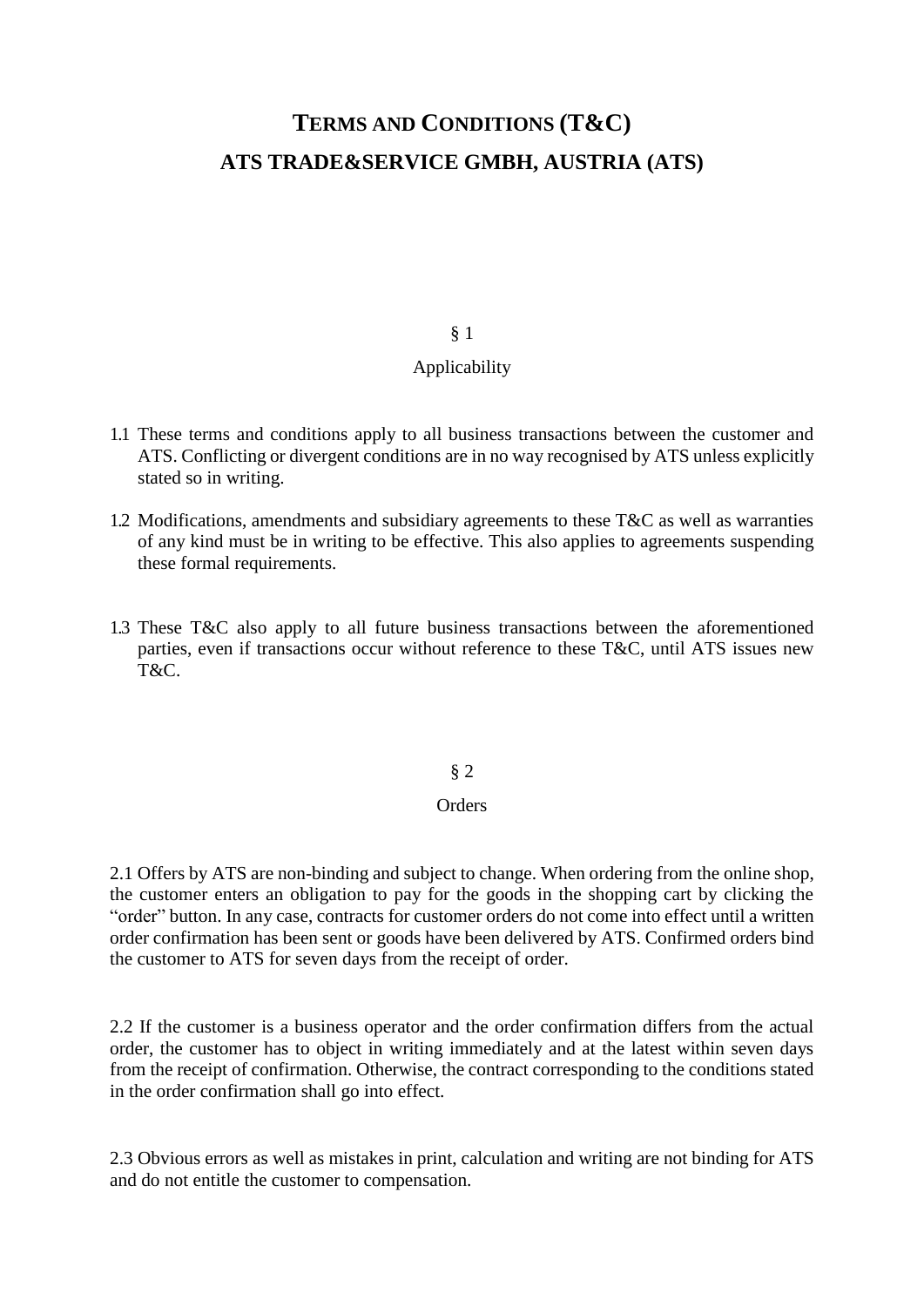2.4 The dimensions, weights, illustrations, descriptions and other information stated in catalogues, brochures and other documents or on the website are only approximate and subject to change, unless the nature of such information is stated as absolute explicitly and in writing. During the delivery period, ATS reserves the right to make changes to design or form that are attributable to technological improvements or legal requirements (especially of law and jurisdiction), provided these adjustments are fair to the customer.

§ 3

#### Delivery, Delivery Times, Transfer of Risk

3.1 If not expressly agreed upon otherwise, goods are sold ex works (EXW). ATS delivers goods or makes goods available from its Kundl headquarters (A-6300), any of its branch offices or seats of affiliated companies. Partial deliveries and partial services by ATS are admissible if not unreasonable for the customer.

3.2 If arranged that the goods be picked up by the customer, and the customer fails to do so by the agreed time at the latest, the risk passes to the customer with the end of the collection period.

3.3 If compliance with a binding delivery period is not possible due to unjustifiable conditions or circumstances out of the control of ATS, especially in the event of operational disruptions, strikes, public unrest, lockouts, total or partial closure of the supplier plant, war, administrative orders or force majeure by ATS or ATS suppliers, a binding (delivery) period shall be automatically suspended for the duration of the disruption as well as the correction of ensuing consequences. Such events, if they last longer than three months, entitle both parties to withdraw from the contract in whole or in part without any obligations to pay damages due to non-fulfilment.

3.4 If a certain time or period for delivery or service by ATS has been stipulated, default goes into effect only after notice has been given and a reasonable grace period of at least two weeks has expired without result. The customer is entitled to withdraw from the contract or seek damages only after default goes into effect and an additional grace period, set by ATS, expires without result.

3.5 Unless expressly stated otherwise in writing, the delivery period commences with the latest of events given below:

- a) Date of order confirmation;
- b) Date of fulfilment of all technical, commercial and financial requirements, especially payment;
- c) Date ATS receives an advance payment ahead of (service) delivery or a letter of credit is opened.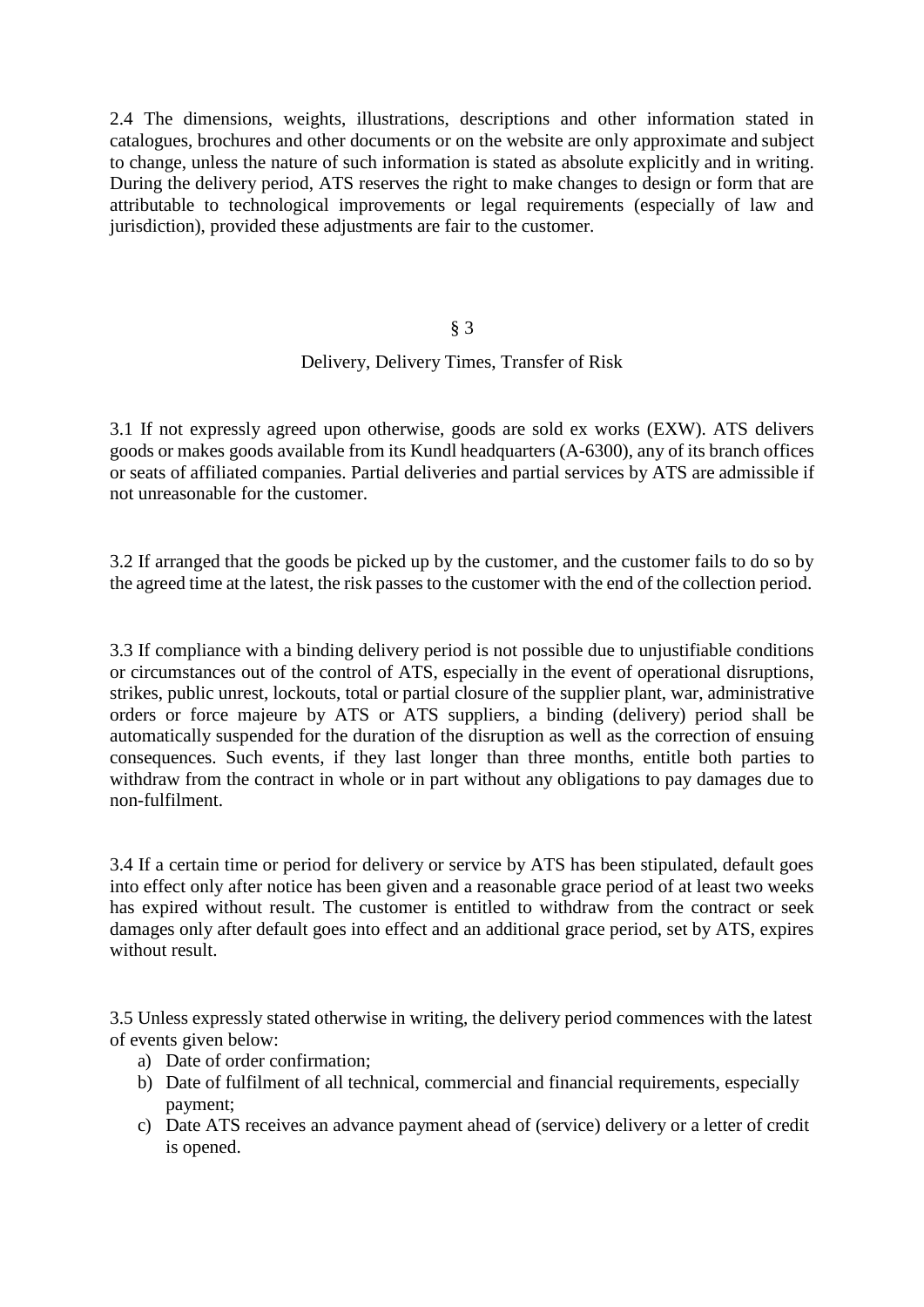3.6 Shipment of goods to a customer or a location outside the European Union occurs only severally and on the basis of a prior written agreement.

#### § 4

## Pricing

4.1 Prices are indicated in applicable price lists by ATS and in the web shop. Prices are nonbinding until the day of completion of contract (§ 2.1), are net and apply from the loading or shipping point specified by ATS. Customs, freight, shipping packaging and transport insurance, etc. are not included in the price and additionally charged and indicated. VAT is calculated and shown separately in accordance with legal regulations and at the rate applicable at the time.

4.2 If the customer is a business operator, changes made to the producer prices, factory prices or list prices by ATS suppliers authorise ATS to apply corresponding changes to ATS prices even after the completion of contract or order. If the stipulated delivery period is longer than one month after the completion of contract, ATS is entitled to charge prices according to the ATS price list valid after the day of delivery.

4.3 ATS reserves the right, especially in respect to permanent business relations, to make customer orders subject to a minimum order value or surcharge for small order quantities.

4.4 Specially negotiated services, such as the attaching of the customer's advertising material or special packaging, always constitute additional charges.

#### § 5

#### Payment and Default

5.1 Invoices are issued on the day of completion of contract (§ 2.1). Unless otherwise agreed upon in the order confirmation, stipulated payments must be made in advance, in cash and immediately upon receipt of invoice, at the latest within 14 days of the invoice date and without deduction. ATS is entitled to make deliveries dependent on advance payment.

5.2 Payment is considered punctual if received in cash by ATS or credited to the ATS account without recall and free of fees by the due date or the last day of the payment period.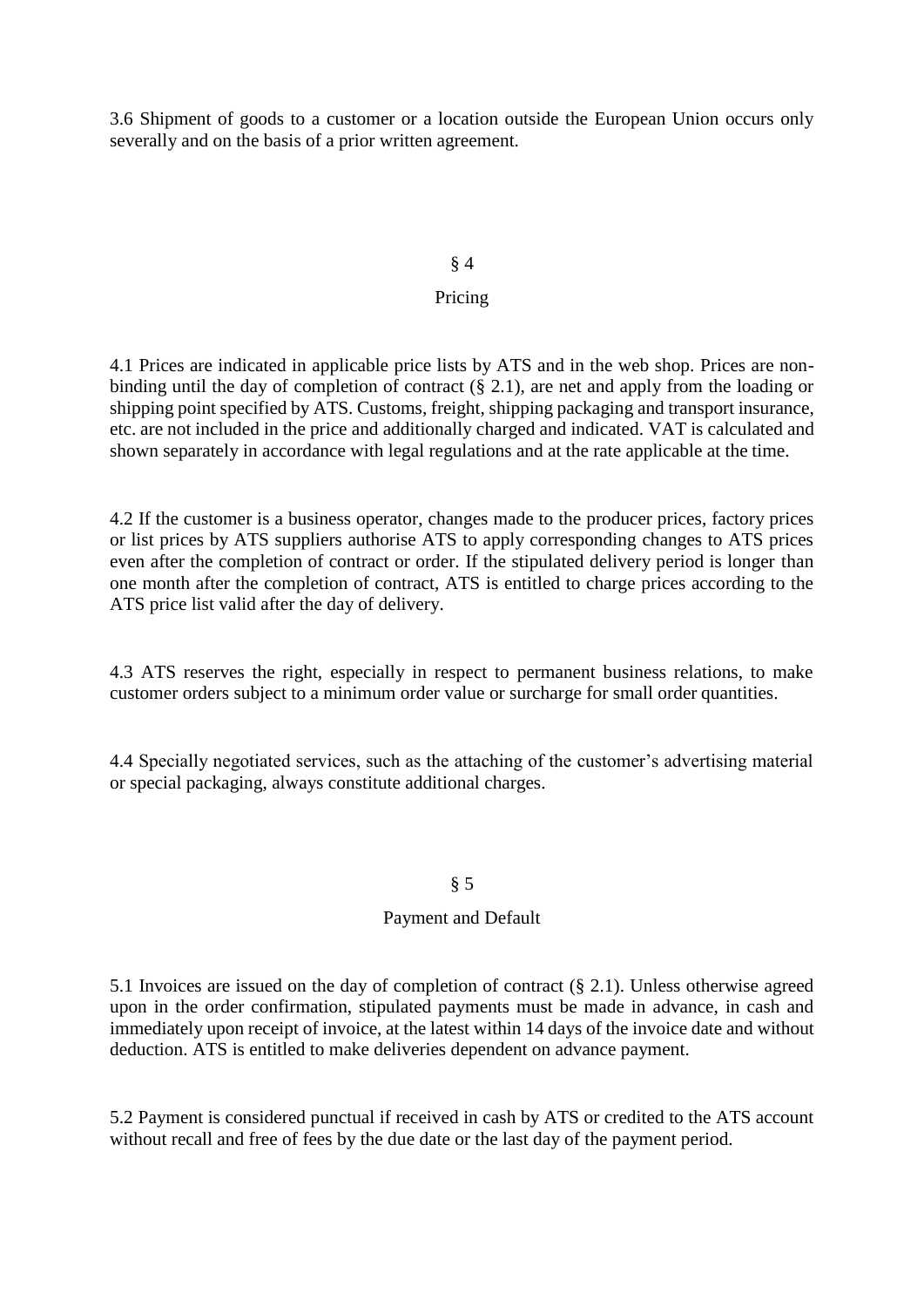5.3 Upon expiration of the 14-day payment period, the customer shall be deemed in default of payment automatically and without notice. If the customer is in default with as much as one payment, ATS is entitled

a) to charge EUR 40.00 (net) in reminder fees per notice,

b) to charge all costs of third party operations thereby incurred (e.g. attorney fees or collection agency fees) according to legal regulations,

c) to count payments first towards the covering of default interest and thereafter towards other related costs and finally towards the longest-standing debt (other payment dedications by the customer are hereby deemed irrelevant).

d) to charge default interest for default at the legal rate (this rate must be set correspondingly higher if ATS is proven to be subject to a higher interest rate) without prejudice to the right of assertion of further default damages.

e) to invoke an appropriate extension of the delivery period, whereby the default period in any case constitutes an appropriate extension period (this applies to cases in which the delivery period would have commenced prior to the receipt of full payment on the basis of an agreement to such effect. For the commencement of the delivery period in general, see § 3.7),

f) to withhold further deliveries,

g) to make all outstanding instalments payable immediately,

h) to withdraw from contract and assert claims for compensation if the deadline of an appropriate grace period is not met.

5.4 ATS is entitled to charge the customer with all costs incurred in connection with the outstanding liability.

5.5 The set-off and retention of payments due to any counterclaims is permissible only if acknowledged by ATS or law.

#### § 6

#### Warranty

6.1 The legal warranty rights of customers who are recognised as KSchG-conforming consumers remain unaffected. The warranty period is therefore 2 years. Consumers must communicate faults to ATS in writing.

6.2 Customers who are business operators must inspect goods for faults immediately on arrival and notify ATS promptly and in writing if ATS is to recognise faults as such. Faults that remain undetected even after thorough checking or do not manifest until a later time have to be announced to ATS immediately upon discovery. The risk of access to the claim lies with the customer. If the customer fails to comply with inspection and notification obligations in a timely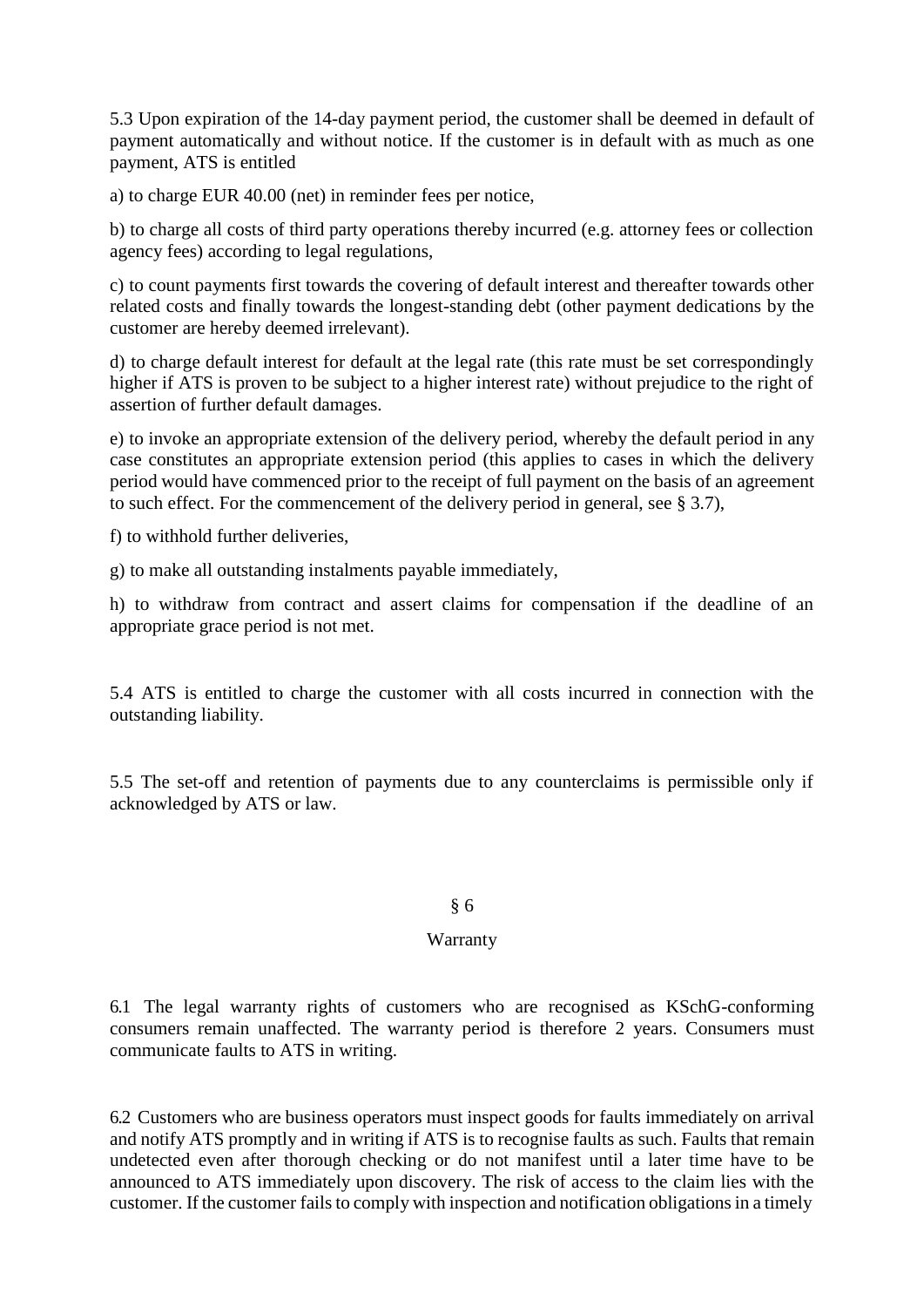manner, the goods shall be deemed to have been accepted, invalidating any claims filed by the customer from that point onwards (especially in regards to warranty, compensation and fallacy). § 377 par. 5 UGB remains unaffected.

6.3 In the event of a defect, ATS is entitled to eliminate any such defects or supply a defectfree item (replacement delivery). Whether a rectification of defects or replacement delivery is appropriate shall be decided on a case-by-case basis and varies from product to product. The right of ATS to refuse rectification or replacement delivery under the corresponding legal prerequisites (compare § 932 par. 4 T&C) shall remain unaffected.

6.4 The customer must give ATS the necessary time and opportunity to rectify mistakes or carry out replacement deliveries. If the supplementary performance fails, is impossible, does not occur in a timely manner, is refused or deliberately delayed by ATS, the customer is entitled to withdraw from contract (redhibition), provided the defect is not minor, or to demand a price reduction.

6.5 ATS may request that faulty goods be sent to an address specified by ATS at the expense of ATS or that the customer keep the goods, enabling ATS or a third party commissioned by ATS to rectify mistakes or make exchanges directly with the customer.

6.6 For minor defects, warranty claims are inadmissible. Partially faulty shipments do not constitute the right to reject the item as a whole.

6.7 Standard wear and tear of goods does not constitute a warranty claim. ATS expressly refers to the enclosed operating, maintenance and cleaning instructions. If the customer or a third party chooses not to follow these instructions or make unauthorised changes to a product, ATS does not, under any circumstances, accept warranty claims or, in any way, assume liability.

6.8 ATS may refuse to repair or replace goods while the customer's payment obligations relative to the defect-free part of the goods remain unfulfilled or if the goods are of interest to the customer (for instance in the case of independent usability).

6.9 ATS does not assume liability for the fulfilment of regulations in the destination country.

#### § 7

## Liability, Damages

7.1 Unless otherwise stated in these T&C, the liability of ATS is determined by legal regulations.

7.2 Liability on the part of ATS for slight negligence shall be excluded by mutual agreement. This does not apply to warranty claims or cases of personal injury. If the customer is a business operator, claims for compensation become statue-barred 6 months after knowledge of the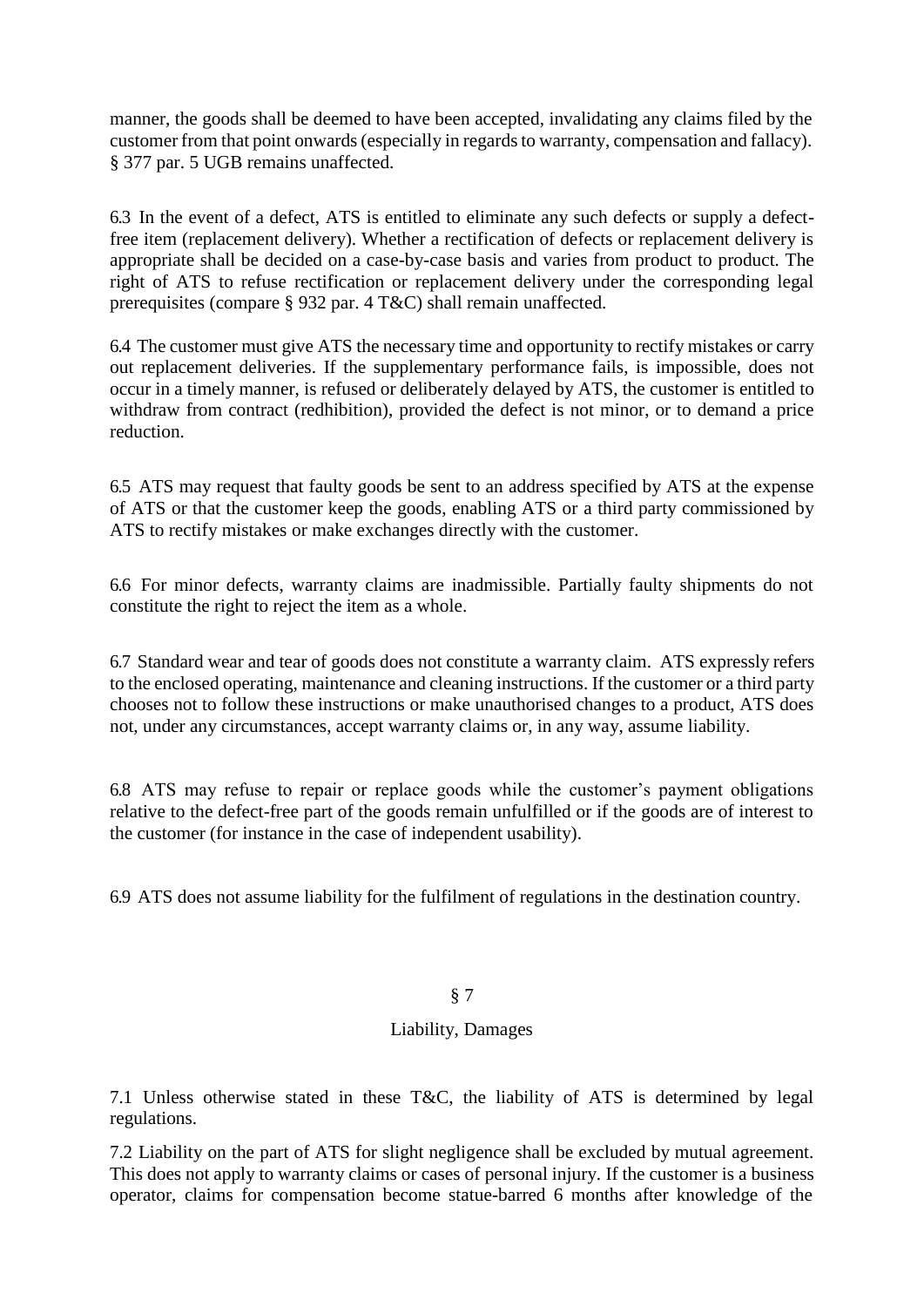damage and the damaging party. For business operators, this disclaimer also applies to consequential damage and loss of profit due to delayed delivery, faulty delivery or non-delivery. The customer's right to warranty remains unaffected in accordance with  $\S$  6.

7.3 Disclaimers pertain to ATS as well as ATS employees, ATS representatives and ATS subcontractors.

#### **§ 8 Right of Revocation of Consumers**

**8.1 If the customer is a consumer and has entered into a contract with ATS via distance selling (e.g. website) or outside the business premises, the consumer may object to the contract without justification within 14 days of the consumer or a non-carrier third party appointed by the consumer receiving the goods. The right of revocation is nullified if goods are manufactured according to consumer specifications or clearly tailored to consumer needs.**

**8.2 In order to exercise the right of revocation, the consumer must inform ATS trade&service GmbH (Möslbichl 78, A-6250 Kundl, email: info@atstradeandservice.com) of the decision to withdraw from contract by means of a clear declaration (e.g. a letter sent by post or an email). The consumer may use the revocation template available on the ATS website but is not obligated to do so. The consumer shall be deemed to have complied with the withdrawal period if a notification of the intention to withdraw is sent before the withdrawal period expires.**

**8.3 If the consumer withdraws from contract, ATS will refund all payments already received, including delivery costs (with the exception of delivery surcharges due to a consumer-chosen delivery option different from the cheapest standard delivery option offered), immediately and at the latest within fourteen days from the of receipt of notice for the revocation of contract. ATS may refuse refunds until goods have been returned or evidence of return has been received, whichever occurs first.**

**8.4 The consumer must return the goods to the address stated above immediately and no later than 14 days from the notification of revocation of contract. The deadline is met if the consumer ships the goods before the aforementioned 14-day period expires. Return costs are to be paid by the consumer.**

# § 9

Revocation in the Event of Breach of Contract

9.1 The customer's right to withdraw from contract is waived if ATS is blameless for the breach of contract.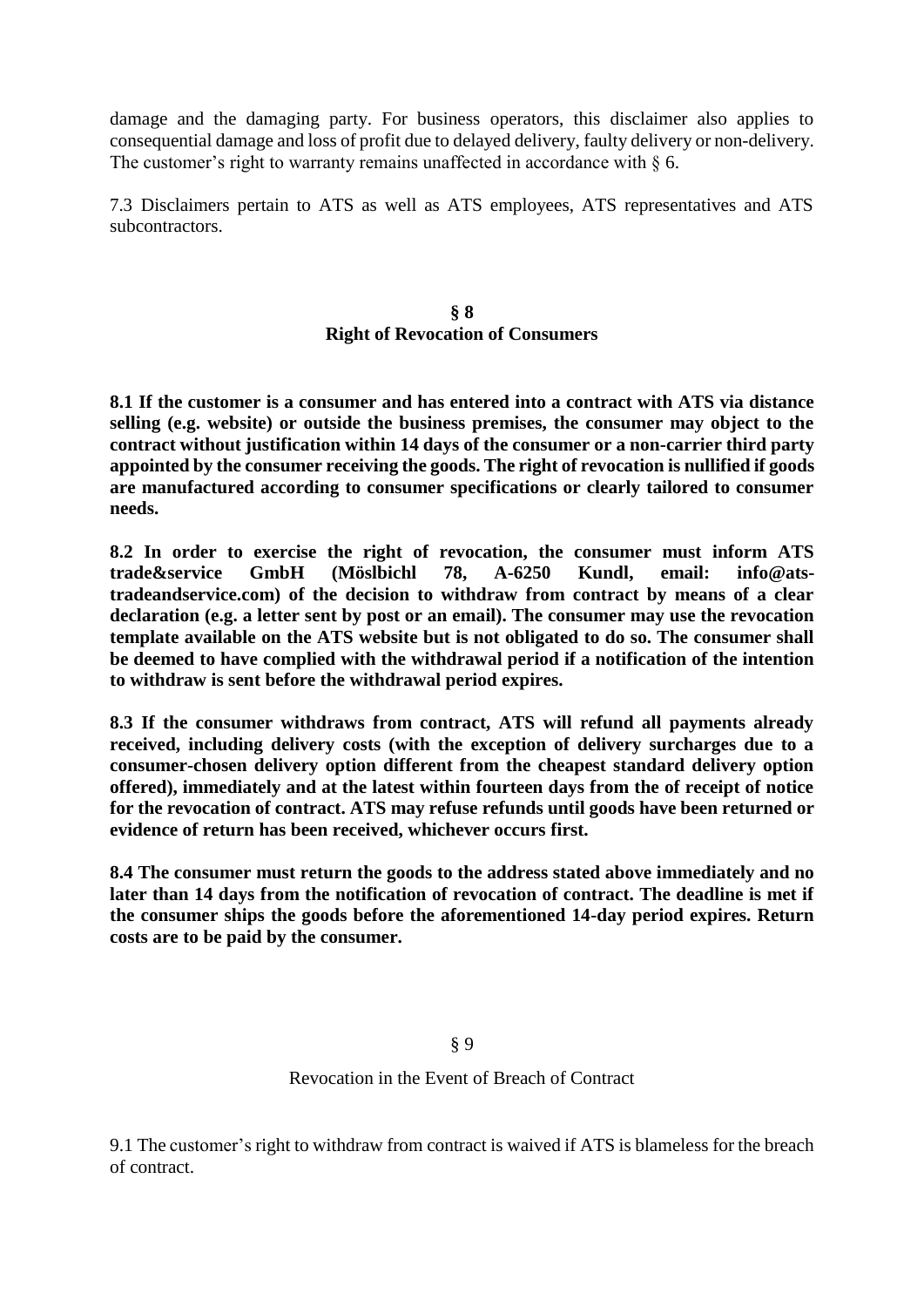9.2 This applies neither if special agreements (e.g. short sales) authorise the customer to withdraw regardless of culpability nor if goods are faulty, in which case the provisions of § 6 come into effect.

#### § 10

#### Retention of Title and Forfeiture

10.1 Sold goods remain the sole property of ATS until full payment has been made. The retention of title is equally applicable to the forwarding agent entrusted with the goods at the instigation of ATS or the customer.

10.2 The customer is entitled to the resale of goods prior to full payment only if ATS consents to the resale in writing. The authorisation to resell goods lapses automatically if the customer is in default or suspends payment. The customer is not authorised to dispense goods in any other way than set out in the agreement, especially in regards to pawning or security assignments, until payment is made in full. The customer must reject third party intervention or seizure of reserved goods. The customer is furthermore obligated to communicate the proprietorship of ATS and immediately notify ATS of this in writing.

10.3 ATS is entitled to demand the surrender of delivered, unpaid goods if the customer does not make payments punctually and in full, the customer's assets are involved in insolvency proceedings, the customer suspends payment or the customer approaches creditors due to outof-court settlements. The repossession of goods by ATS does not constitute a withdrawal from contract unless explicitly and severally stated in writing. Even in the event of repossession of goods sold under retention of title, ATS retains the right to damages for non-performance.

#### § 11

#### Intellectual Property & Prohibition of Imitation

11.1 The customer agrees not to partially or entirely imitate or duplicate ATS goods and/or make imitations in identical or modified form available to third parties. This obligation applies in any case and regardless of whether ATS can invoke the respective commercial property rights.

11.2 The customer must not make changes to the goods without express consent from ATS. ATS may counteract with copyright claims, reversal of contract and/or retrieval of goods. ATS reserves the right to make further claims.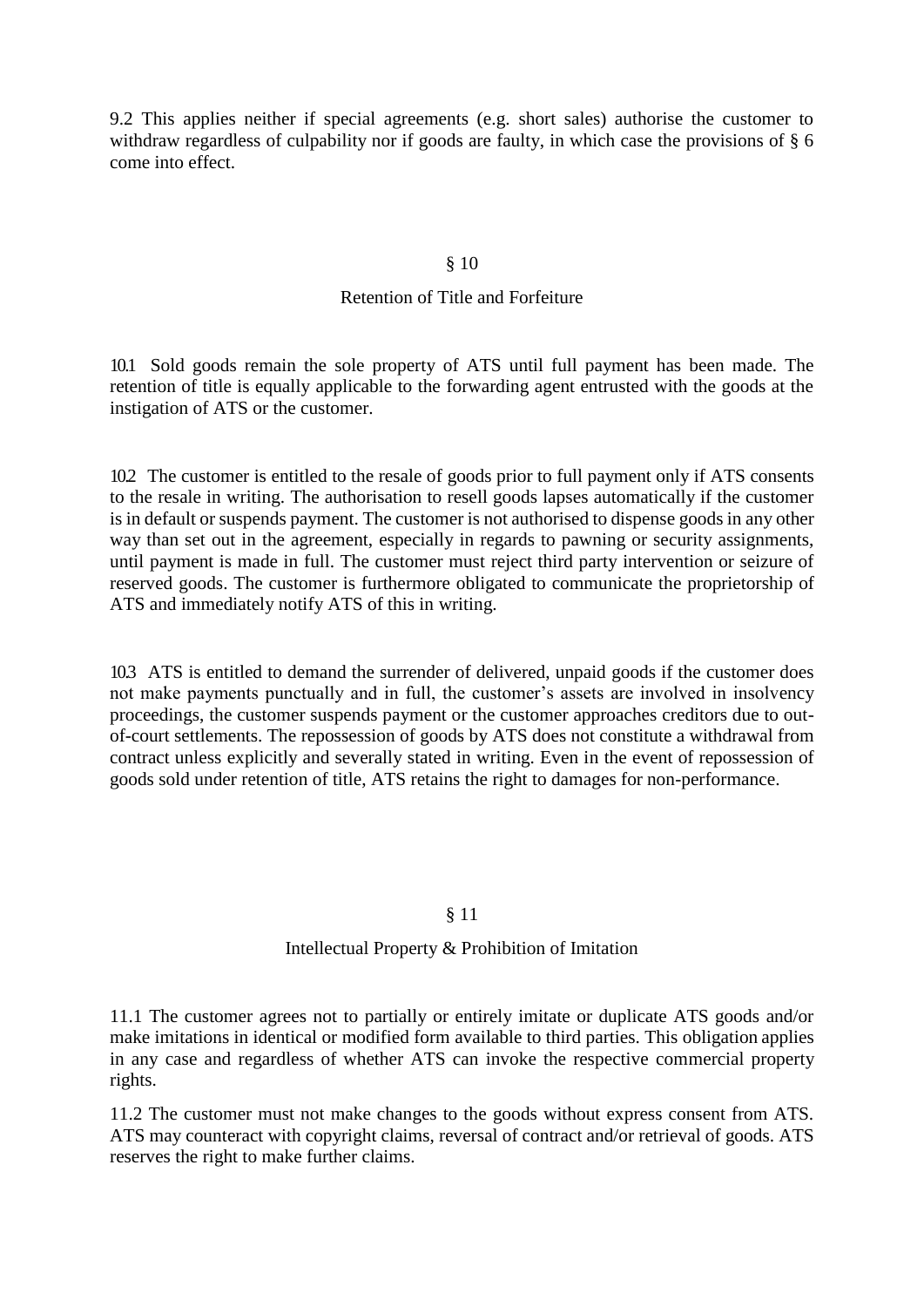11.3 The customer agrees to neither duplicate nor pass on to third parties texts, sketches, drawings, pictures, photographs and other ATS content unless explicitly marked for general distribution by ATS (e.g. catalogue).

#### § 12

#### Data Protection

12.1 For the completion of contract with customers who are business operators, ATS saves and processes the first and last or company name of the customer, the customer's title, the customer's address (postal and email), the customer's telephone number, the goods and services ordered by the customer as well as the price and VAT identification number (hereinafter jointly referred to as "data"). Provided no other explicit consent is given by the customer, this data is processed only for the purpose of the contractual handling and the provision of ordered goods and ordered services. Data is lawfully collected in accordance with Art. 6 Para. 1 lit b of the Basic Data Protection Regulation (hereinafter referred to as "DSGVO") out of necessity for the fulfilment of the contract between ATS and the customer. Without this data, provision of ordered goods or services is not possible. After the order has been completed and the warranty period has expired, collected data will be deleted unless legal grounds require continued use (especially in regards to express customer consent and legal retention periods). Personal data shall be passed on to payment/delivery service providers only to the extent that is absolutely necessary for the fulfilment of contract. The contract is saved for completion of order.

#### Information pursuant to Art. 13 GDPR:

If the customer is a natural person, the customer has the following rights regarding personal data:

- Right of Access (Art. 15 GDPR): ATS must provide the customer with information on the personal data processed and the purpose of data processing upon request.
- Right to Rectification (Art. 16 GDPR): If data is incorrect or incomplete, the customer may request rectification.
- Right to Erasure (Art. 17 GDPR): ATS must erase data if the data is unnecessary for the purpose of processing, the customer has revoked consent (provided no other additional permit of processing exists) or the data has been unlawfully processed.
- Right to Restrict Processing (Art. 18 GDPR): The customer may request the restriction of processing if, for instance, personal data is used only for specific purposes.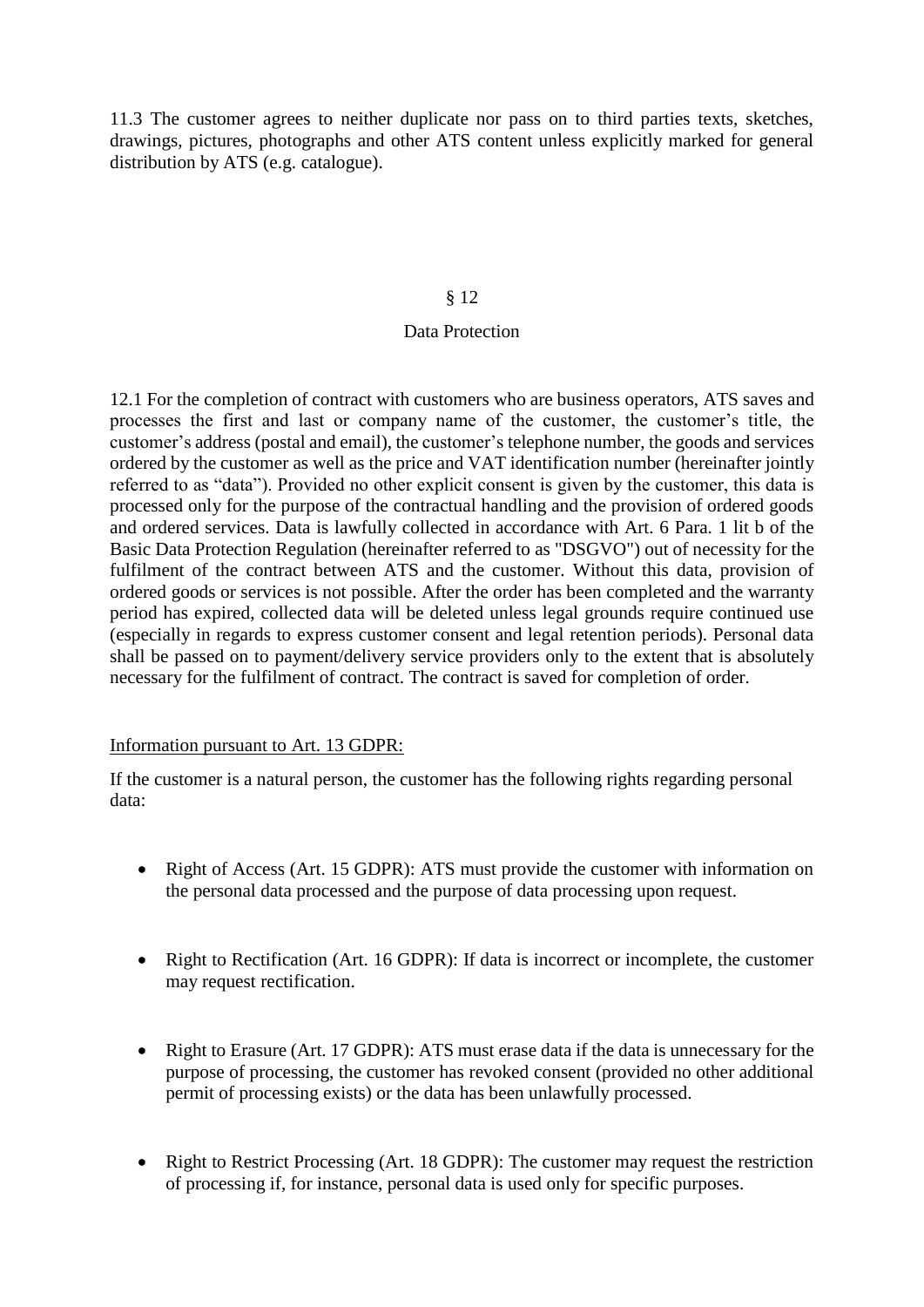- Right to Data Portability (Art. 20 GDPR): The customer may request to receive personal data in a structured, common and machine-readable format and that this version be transferred to other responsible parties.
- Right to Object (Art. 21 GDPR): The customer may object to data being processed on the basis of public interest or the legitimate interest of ATS.
- Right to Withdraw (Art. 7 para. 3 GDPR): The customer may revoke consent at any time and without justification by sending an email to [info@ats-tradeandservice.com](mailto:info@ats-tradeandservice.com) or a letter to the ATS postal address.

A German version of the GDPR for further reference is available to the customer under: [http://eur-lex.europa.eu/legal-content/DE/TXT/PDF/?uri=CELEX:32016R0679&from=DE](http://eur-lex.europa.eu/legal-content/DE/TXT/PDF/?uri=CELEX%3A32016R0679&from=DE)

For questions regarding data protection, the following email can be used:  $\frac{1}{\text{dataprotein}}@$  ats[tradeandservice.com](mailto:dataprotection@ats-tradeandservice.com)

12.2 If a customer who is a natural person believes that ATS is in violation of data processing regulations, the customer may file a complaint with the Austrian Data Protection Authority or with the supervisory authority of the pertinent country of residence.

#### § 13

#### Choice of Law, Place of Jurisdiction and Other Final Clauses

13.1 The place of execution for deliveries and services equals the registered seat of the supplying plant. The place of execution for payments equals the registered office of ATS.

13.2 The contractual relationship between ATS and the customer is subject to the laws of the Austrian Republic with the exclusion of all bi- and/or multilateral agreements regarding the purchase of moveable property, the United Nations Convention on Contracts for the International Sale of Goods (="UN Sales Convention / "CISG" / "Vienna Convention on the International Sale of Goods) as well as the conflict of laws between the International Private Law (IPL) and Rome I. If the customer is a consumer and resides outside of Austria, the laws and legal system of the consumer's country of residence shall apply (Article 6 Rome I Regulation).

13.3 For all disputes arising from the aforementioned contractual relationship, only the court responsible for the registered office of ATS, is competent if the customer is a business operator,